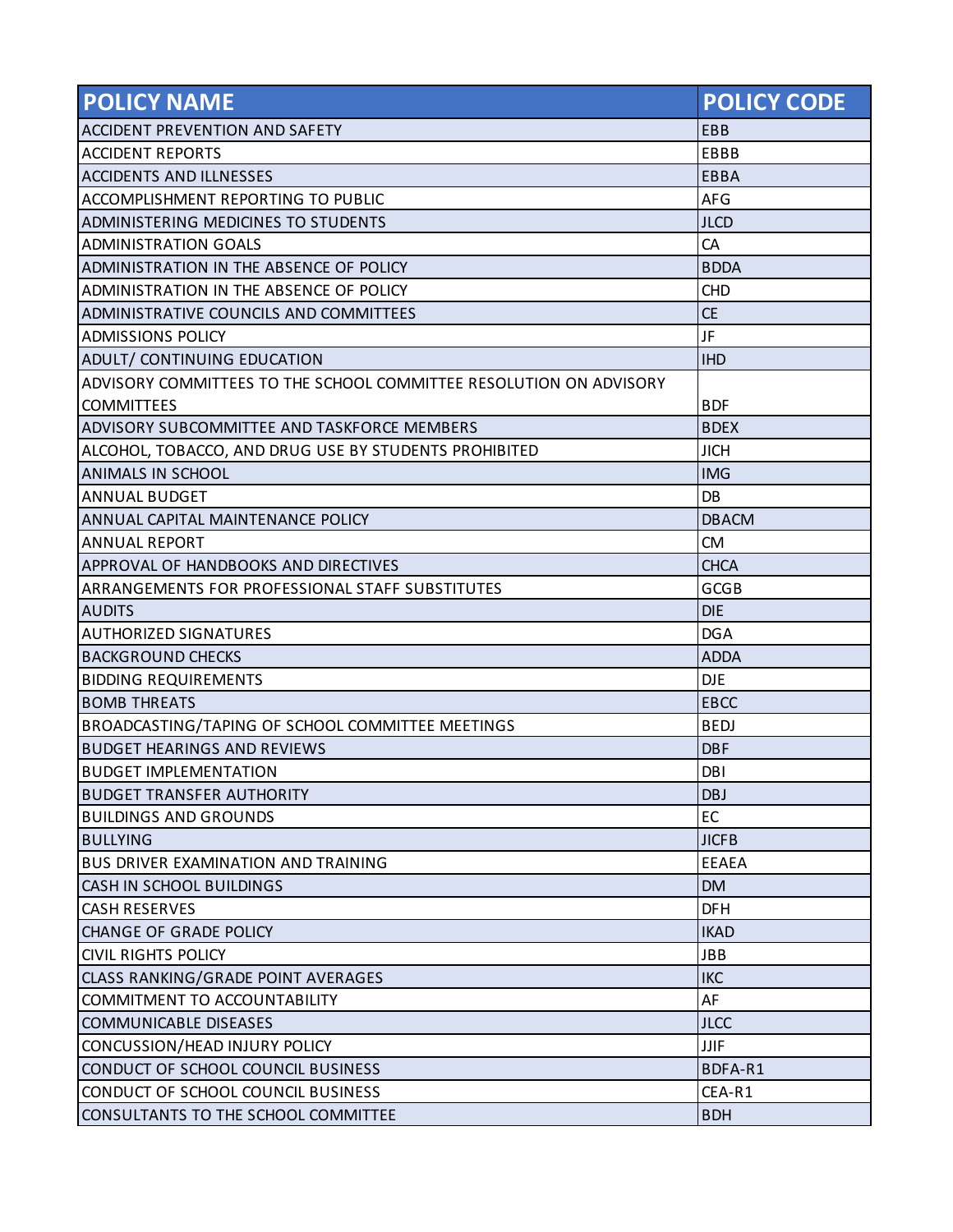| CORPORAL PUNISHMENT                                             | <b>JKA</b>   |
|-----------------------------------------------------------------|--------------|
| <b>CURRICULUM ADOPTION AND REVIEW</b>                           | <b>IGD</b>   |
| <b>CURRICULUM RESEARCH</b>                                      | <b>IGB</b>   |
| DANGEROUS WEAPONS IN THE SCHOOLS                                | <b>JICI</b>  |
| DCJIS MODEL CORI POLICY                                         | ADDA-R       |
| <b>DEBT MANAGEMENT</b>                                          | <b>DCB</b>   |
| DEVELOPMENT OF REGULATIONS                                      | <b>CHA</b>   |
| <b>DISASTER PLANS</b>                                           | <b>EBCA</b>  |
| DISPLAY AND PLEDGE TO FLAG                                      | <b>IMDA</b>  |
| <b>DRUG-FREE SCHOOLS</b>                                        | <b>ADC</b>   |
| <b>DRUG-FREE WORKPLACE</b>                                      | <b>GBEC</b>  |
| <b>EDUCATION AGENCY RELATIONS GOALS</b>                         | LA           |
| <b>EDUCATION FOR CITIZENSHIP</b>                                | <b>IHAK</b>  |
| EDUCATIONAL OPPORTUNITIES FOR CHILDREN IN FOSTER CARE           | <b>JFABF</b> |
| <b>EDUCATIONAL OPPORTUNITIES FOR MILITARY CHILDREN</b>          | <b>JFABE</b> |
| <b>EMERGENCIES</b>                                              | <b>EBC</b>   |
| <b>EMERGENCY CLOSINGS</b>                                       | <b>EBCE</b>  |
| EMPLOYEE NEGOTIATING ORGANIZATIONS                              | <b>HH</b>    |
| <b>EVALUATION OF INSTRUCTIONAL PROGRAMS</b>                     | <b>AFE</b>   |
| EVALUATION OF INSTRUCTIONAL PROGRAMS                            | <b>IKFB</b>  |
| <b>EVALUATION OF PROFESSIONAL STAFF</b>                         | <b>AFC</b>   |
| <b>EVALUATION OF PROFESSIONAL STAFF</b>                         | GCN          |
| <b>EVALUATION OF SCHOOL COMMITTEE OPERATIONAL PROCEDURES</b>    | AFA          |
| EVALUATION OF SCHOOL COMMITTEE/SCHOOL COMMITTEE SELF-EVALUATION | <b>BAA</b>   |
| <b>EVALUATION OF SUPPORT SERVICES</b>                           | <b>AFF</b>   |
| <b>EVALUATION OF SUPPORT SERVICES</b>                           | EJ.          |
| EVALUATION OF SUPPORT STAFF                                     | <b>AFD</b>   |
| EVALUATION OF THE SUPERINTENDENT                                | <b>AFB</b>   |
| <b>EXCESS AND DEFICIENCY FUND</b>                               | <b>DIBC</b>  |
| <b>EXCESS FUNDS: SENIOR CLASS</b>                               | <b>JJFA</b>  |
| <b>FACE COVERINGS</b>                                           | <b>EBCFA</b> |
| <b>FACILITIES CONSTRUCTION</b>                                  | <b>FE</b>    |
| <b>FAMILY AND MEDICAL LEAVE</b>                                 | GBAD         |
| <b>FIELD TRIPS</b>                                              | <b>IJOA</b>  |
| <b>FIRE DRILLS</b>                                              | <b>EBCB</b>  |
| <b>FISCAL MANAGEMENT GOALS</b>                                  | DA           |
| <b>FISCAL YEAR</b>                                              | <b>DBB</b>   |
| <b>FOOD SERVICES MANAGEMENT</b>                                 | EF           |
| <b>FREE AND REDUCED PRICE FOOD SERVICES</b>                     | <b>EFC</b>   |
| <b>GENERAL PERSONNEL POLICIES</b>                               | <b>GBAA</b>  |
| GIFTS, GRANTS, DONATIONS, SCHOLARSHIP POLICY                    | <b>DDA</b>   |
| <b>GRADING/ASSESSMENT SYSTEMS</b>                               | <b>IKA</b>   |
| <b>GRADUATION REQUIREMENTS</b>                                  | <b>IKF</b>   |
| <b>GUIDANCE PROGRAM</b>                                         | <b>JLD</b>   |
| HARASSMENT                                                      | <b>ACAB</b>  |
| <b>HAZING</b>                                                   | <b>JICFA</b> |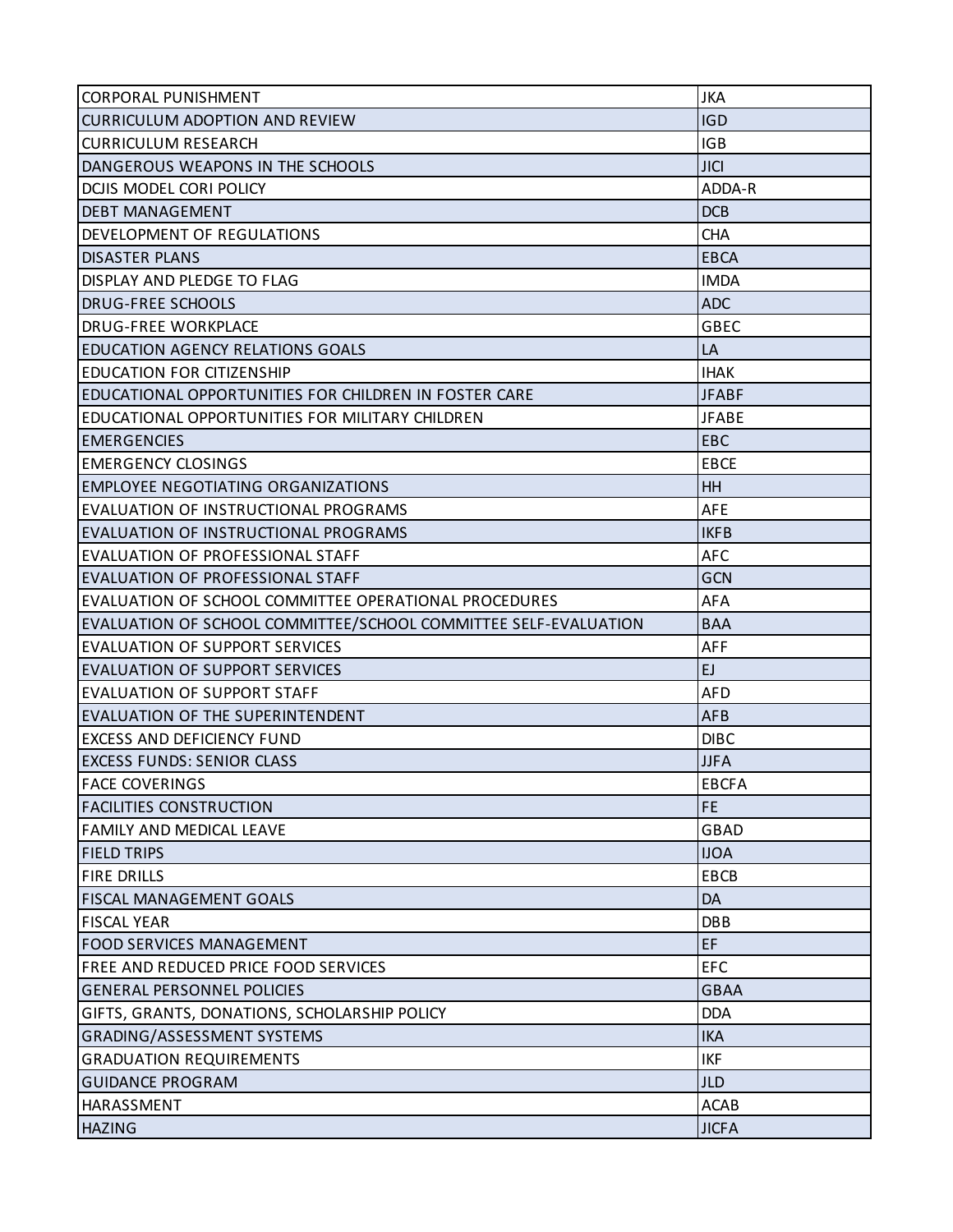| <b>HAZING REGULATIONS</b>                                       | <b>JICFA-E</b> |
|-----------------------------------------------------------------|----------------|
| <b>HEALTH AND SAFETY</b>                                        | EB             |
| <b>HEALTH EDUCATION</b>                                         | <b>IHAM</b>    |
| HIRING OF ADMINISTRATIVE STAFF                                  | <b>GCFB</b>    |
| <b>HIRING OF INSTRUCTIONAL STAFF</b>                            | <b>GCFA</b>    |
| <b>HOMEBOUND INSTRUCTION POLICY</b>                             | <b>IHBF</b>    |
| HOMELESS STUDENTS: ENROLLMENT RIGHTS AND SERVICES               | <b>JFABD</b>   |
| <b>HOMEWORK POLICY</b>                                          | <b>IKB</b>     |
| <b>INCOME FROM SCHOOL SHOP SALES AND SERVICES</b>               | <b>DFF</b>     |
| <b>INSTRUCTIONAL GOALS</b>                                      | IA             |
| <b>INSTRUCTIONAL MATERIALS</b>                                  | IJ             |
| <b>INSURANCE MANAGEMENT</b>                                     | EI             |
| <b>INTEGRATED PEST MANAGEMENT</b>                               | EBAB           |
| INTERNAL CONTROL POLICIES AND PROCEDURES                        | DA-E           |
| <b>INVENTORIES</b>                                              | <b>DID</b>     |
| <b>INVESTMENT POLICY</b>                                        | <b>DFG</b>     |
| <b>LIABILITY INSURANCE</b>                                      | EIB            |
| <b>MEAL CHARGE POLICY</b>                                       | <b>EFD</b>     |
| MENTOR TEACHERS/ADMINISTRATORS                                  | <b>GCHA</b>    |
| <b>MINUTES</b>                                                  | <b>BEDG</b>    |
| <b>MISSION STATEMENT</b>                                        | AD             |
| MONITORING DEVICES ON SCHOOL PROPERTY VIDEO SURVEILLANCE (VIDEO |                |
| CAMERAS) CCTV (CLOSED CIRCUIT TELEVISION)                       | <b>ECAF</b>    |
| <b>NAMING FACILITIES</b>                                        | FF             |
| <b>NEGOTIATIONS GOALS</b>                                       | <b>HA</b>      |
| <b>NEGOTIATIONS LEGAL STATUS</b>                                | <b>HB</b>      |
| NEW SCHOOL COMMITTEE MEMBER ORIENTATION                         | <b>BIA</b>     |
| NEWS MEDIA RELATIONS/NEWS RELEASES                              | <b>KDDA</b>    |
| <b>NON-CUSTODIAL PARENTS' RIGHTS</b>                            | <b>KBBA</b>    |
| NONDISCRIMINATION                                               | AC             |
| NONDISCRIMINATION                                               | JB             |
| INONDISCRIMINATION ON THE BASIS OF GENDER                       | ACA            |
| NONDISCRIMINATION ON THE BASIS OF GENDER                        | <b>JBA</b>     |
| NONSCHOOL EMPLOYMENT BY PROFESSIONAL STAFF MEMBERS              | <b>GCR</b>     |
| NOTIFICATION OF SCHOOL COMMITTEE MEETINGS                       | <b>BEDA</b>    |
| <b>OFF-CAMPUS WORK PROJECTS</b>                                 | <b>IHB</b>     |
| ONLINE FUNDRAISING AND SOLICITATIONS - CROWDFUNDING             | <b>GBEBD</b>   |
| ORGANIZATION OF INSTRUCTION                                     | IE             |
| <b>PERSONNEL POLICIES GOALS</b>                                 | GA             |
| <b>PERSONNEL RECORDS</b>                                        | GBJ            |
| <b>PHYSICAL EDUCATION</b>                                       | <b>IHAE</b>    |
| POLICY ADOPTION                                                 | <b>BGB</b>     |
| POLICY DISSEMINATION                                            | <b>BGE</b>     |
| POLICY IMPLEMENTATION                                           | <b>CH</b>      |
| POLICY REVISION AND REVIEW                                      | <b>BGC</b>     |
| POLICY REVISION AND REVIEW                                      | <b>CHB</b>     |
|                                                                 |                |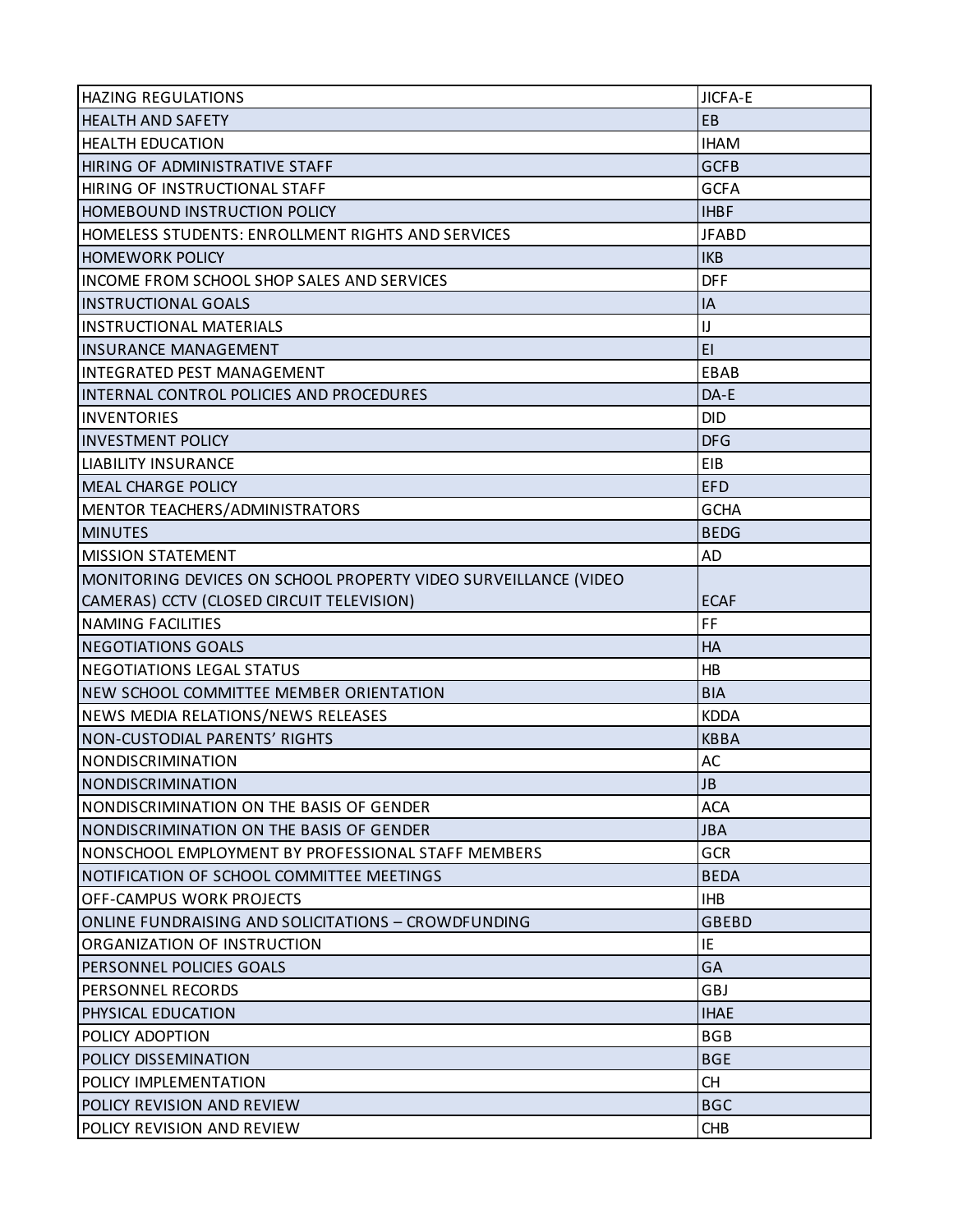| POST-GRADUATE AND CONTINUING STUDIES ADMINISTRATION<br>IPREGNANT STUDENTS<br>PRIVILEGES OF STAFF NEGOTIATING ORGANIZATIONS<br>IPROFESSIONAL GROWTH FOR ADMINISTRATORS<br><b>PROFESSIONAL GROWTH FOR TEACHERS</b> | CG              |
|------------------------------------------------------------------------------------------------------------------------------------------------------------------------------------------------------------------|-----------------|
|                                                                                                                                                                                                                  |                 |
|                                                                                                                                                                                                                  | <b>JIE</b>      |
|                                                                                                                                                                                                                  | H <sub>II</sub> |
|                                                                                                                                                                                                                  | GCIC            |
|                                                                                                                                                                                                                  | <b>GCIB</b>     |
| <b>PROFESSIONAL ORGANIZATIONS</b>                                                                                                                                                                                | GCU             |
| <b>PROFESSIONAL STAFF</b>                                                                                                                                                                                        | GC              |
| PROFESSIONAL STAFF CONTRACTS AND COMPENSATION PLANS                                                                                                                                                              | GCB             |
| <b>PROFESSIONAL STAFF ORIENTATION</b>                                                                                                                                                                            | GCH             |
| PROFESSIONAL STAFF POSITIONS                                                                                                                                                                                     | <b>GCA</b>      |
| <b>PROFESSIONAL STAFF TERMINATION OF EMPLOYMENT</b>                                                                                                                                                              | GCQ             |
| PROFESSIONAL STAFF TRAINING, WORKSHOPS AND CONFERENCES                                                                                                                                                           | GCID            |
| PROFESSIONAL STATUS FOR TEACHERS AND SUPERINTENDENT                                                                                                                                                              | GCJ             |
| PROGRAMS FOR PREGNANT AND PARENTING STUDENTS                                                                                                                                                                     | <b>IHBCA</b>    |
| PROHIBITED PRACTICES                                                                                                                                                                                             | <b>HBA</b>      |
| PUBLIC COMPLAINTS ABOUT SCHOOL PERSONNEL                                                                                                                                                                         | <b>KEB</b>      |
| PUBLIC COMPLAINTS ABOUT SCHOOL PERSONNEL PROCEDURES                                                                                                                                                              | KEB-R           |
| PUBLIC COMPLAINTS ABOUT THE CURRICULUM OR INSTRUCTIONAL MATERIALS                                                                                                                                                | <b>KEC</b>      |
| <b>PUBLIC GIFTS TO SCHOOLS</b>                                                                                                                                                                                   | <b>KCD</b>      |
| PUBLIC PARTICIPATION IN SCHOOL COMMITTEE MEETINGS                                                                                                                                                                | <b>BEDH</b>     |
| <b>PUBLIC'S RIGHT TO KNOW</b>                                                                                                                                                                                    | <b>KDB</b>      |
| PURCHASING                                                                                                                                                                                                       | <b>DJ</b>       |
| <b>PURCHASING AUTHORITY</b>                                                                                                                                                                                      | <b>DJA</b>      |
|                                                                                                                                                                                                                  |                 |
| <b>PURCHASING PROCEDURES</b>                                                                                                                                                                                     | DJB             |
| <b>QUORUM</b>                                                                                                                                                                                                    | <b>BEDC</b>     |
| RECRUITMENT AND APPOINTMENT OF THE SUPERINTENDENT                                                                                                                                                                | <b>CBB</b>      |
| IREGULATIONS DISSEMINATION                                                                                                                                                                                       | <b>CHC</b>      |
| RELATIONS WITH OTHER SCHOOLS AND SCHOOL DISTRICTS                                                                                                                                                                | <b>LB</b>       |
| <b>RELEASE TIME FOR STUDENTS</b>                                                                                                                                                                                 | <b>JHC</b>      |
|                                                                                                                                                                                                                  | CL              |
| RESEARCH/ADMINISTRATIVE REPORTS<br>RESOLUTION OF DISPUTES UNDER THE AGREEMENT                                                                                                                                    | <b>HMA</b>      |
| RESOURCE CENTER/MEDIA CENTERS/SCHOOL LIBRARY                                                                                                                                                                     | <b>IJNC</b>     |
| REVENUE FROM FEDERAL TAX SOURCES                                                                                                                                                                                 | <b>DEC</b>      |
|                                                                                                                                                                                                                  | <b>DEB</b>      |
| <b>REVENUES FROM NON-TAX SOURCES</b>                                                                                                                                                                             | DF              |
| <b>REVENUE FROM STATE TAX SOURCES</b><br><b>REVOLVING FUND ACCOUNTS</b>                                                                                                                                          | <b>DIB</b>      |
| <b>RULES OF ORDER</b>                                                                                                                                                                                            | <b>BEDD</b>     |
| <b>SAFE SCHOOLS POLICY</b>                                                                                                                                                                                       | <b>ADE</b>      |
| <b>SCHOOL BUS SAFETY PROGRAM</b>                                                                                                                                                                                 | <b>EEAE</b>     |
| <b>SCHOOL CHOICE</b>                                                                                                                                                                                             | <b>JFBB</b>     |
| <b>SCHOOL COMMITTEE ATTORNEY</b>                                                                                                                                                                                 | <b>BDG</b>      |
| <b>SCHOOL COMMITTEE BYLAWS</b>                                                                                                                                                                                   | <b>BBA</b>      |
| SCHOOL COMMITTEE LEGAL STATUS                                                                                                                                                                                    | <b>BB</b>       |
| SCHOOL COMMITTEE LEGISLATIVE PROGRAM                                                                                                                                                                             | <b>BJ</b>       |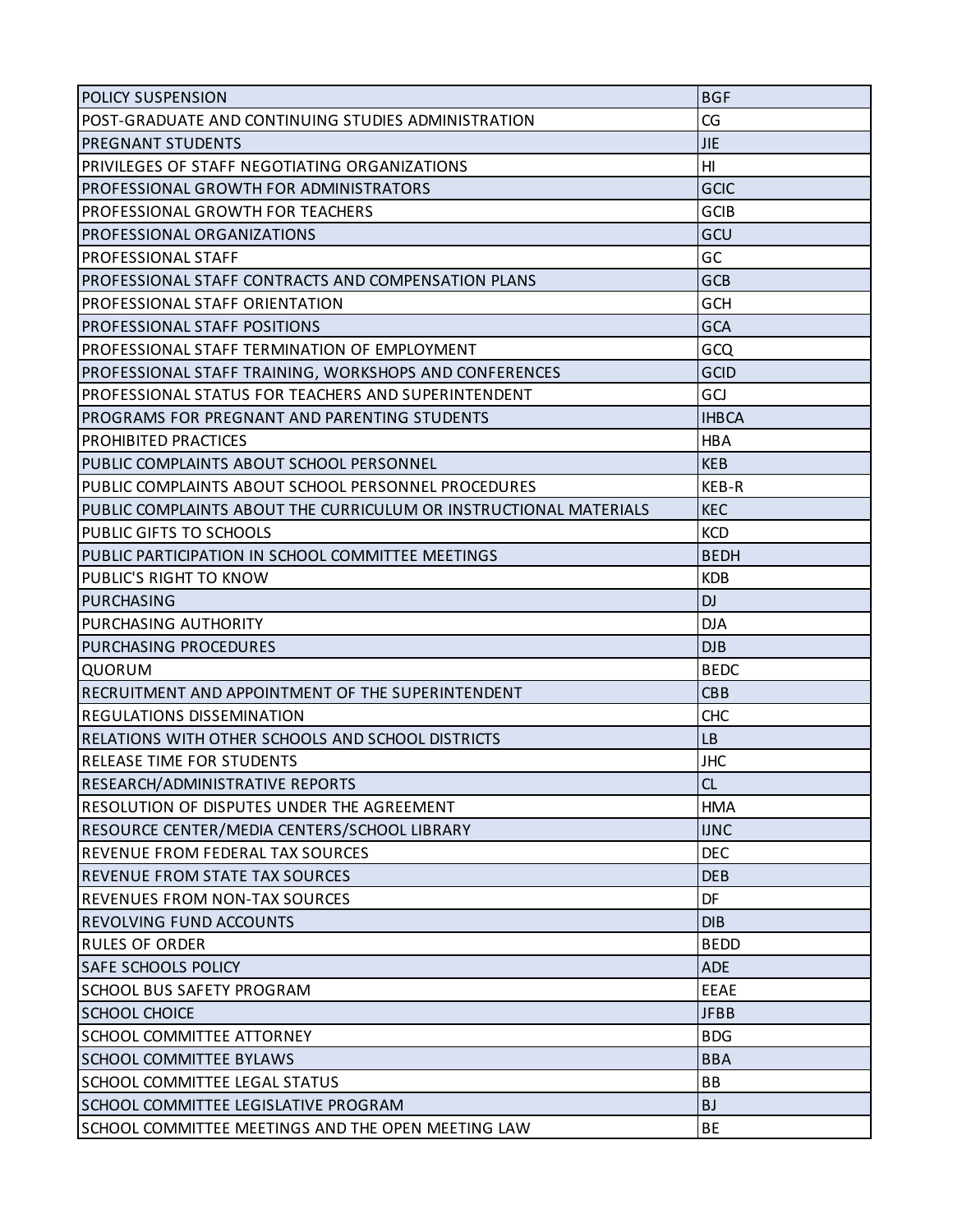| SCHOOL COMMITTEE MEMBER CERTIFICATE OF VERIFICATION        | <b>BBBB</b>  |
|------------------------------------------------------------|--------------|
| SCHOOL COMMITTEE MEMBER COMPENSATION AND EXPENSES          | <b>BID</b>   |
| SCHOOL COMMITTEE MEMBER CONFLICT OF INTEREST               | <b>BCB</b>   |
| SCHOOL COMMITTEE MEMBER DEVELOPMENTAL OPPORTUNITIES/SCHOOL |              |
| COMMITTEE MEMBER CONFERENCES, CONVENTIONS AND WORKSHOPS    | BIB/BIBA     |
| <b>SCHOOL COMMITTEE MEMBER ETHICS</b>                      | <b>BCA</b>   |
| <b>SCHOOL COMMITTEE MEMBER INSURANCE</b>                   | <b>BIE</b>   |
| SCHOOL COMMITTEE MEMBER REQUESTS FOR INFORMATION           | <b>BK</b>    |
| <b>SCHOOL COMMITTEE MEMBERSHIP</b>                         | <b>BBB</b>   |
| <b>SCHOOL COMMITTEE NEGOTIATING AGENTS</b>                 | <b>HF</b>    |
| SCHOOL COMMITTEE NEGOTIATING RIGHTS AND RESPONSIBILITIES   | <b>HE</b>    |
| SCHOOL COMMITTEE OPERATIONAL GOALS                         | <b>BA</b>    |
| SCHOOL COMMITTEE ORGANIZATIONAL MEETING                    | <b>BDA</b>   |
| <b>SCHOOL COMMITTEE POLICY DEVELOPMENT</b>                 | <b>BGA</b>   |
| <b>SCHOOL COMMITTEE POWERS AND DUTIES</b>                  | <b>BBAA</b>  |
| <b>SCHOOL COMMITTEE REVIEW OF REGULATIONS</b>              | <b>BGD</b>   |
| <b>SCHOOL COMMITTEE WORKSHOPS</b>                          | <b>BF</b>    |
| <b>SCHOOL COMMITTEE-STAFF COMMUNICATIONS</b>               | <b>BHC</b>   |
| SCHOOL COMMITTEE-STAFF COMMUNICATIONS                      | GBD          |
| SCHOOL COMMITTEE/SUPERINTENDENT RELATIONSHIP               | <b>BDD</b>   |
| SCHOOL COUNCIL                                             | <b>BDFA</b>  |
| <b>SCHOOL COUNCIL</b>                                      | <b>CEA</b>   |
| <b>SCHOOL DISTRICT GOALS AND OBJECTIVES</b>                | <b>ADB</b>   |
| <b>SCHOOL DISTRICT LEGAL STATUS</b>                        | AA           |
| <b>SCHOOL DISTRICT LEGAL STATUS SEAL</b>                   | AA-E         |
| <b>SCHOOL FACILITIES USE POLICY</b>                        | <b>ECBA</b>  |
| <b>SCHOOL PROPERTIES DISPOSAL PROCEDURE</b>                | <b>DN</b>    |
| <b>SCHOOL SUPERINTENDENT</b>                               | CB           |
| <b>SCHOOL YEAR/SCHOOL CALENDAR</b>                         | IC/ICA/ICB   |
| <b>SCHOOL-COMMUNITY RELATIONS GOALS</b>                    | KA           |
| SCHOOL-OWNED VEHICLES                                      | EEBA         |
| <b>ISCOPE OF NEGOTIATIONS</b>                              | <b>HC</b>    |
| SPECIAL NEEDS PROGRAMS AND SERVICES                        | <b>IHBA</b>  |
| SPECIAL PROCEDURES FOR CONDUCTING HEARINGS                 | <b>BEE</b>   |
| <b>STABILIZATION FUND</b>                                  | <b>DIBB</b>  |
| STAFF AND STUDENT IDENTIFICATION PROCEDURES                | <b>ECABA</b> |
| STAFF CODE OF ETHICS - SUPERINTENDENT                      | <b>GBEAA</b> |
| <b>STAFF PARTICIPATION IN POLITICAL ACTIVITIES</b>         | <b>GBI</b>   |
| ISTAFF PERSONAL SECURITY AND SAFETY                        | <b>GBGB</b>  |
| <b>STATEMENT OF PHILOSOPHY</b>                             | <b>ADA</b>   |
| <b>ISTUDENT ACTIVITY ACCOUNTS</b>                          | <b>DIBA</b>  |
| <b>STUDENT ATTENDANCE</b>                                  | <b>JE</b>    |
| ISTUDENT ATTENDANCE OFFICER                                | <b>JHBA</b>  |
| <b>STUDENT CONDUCT</b>                                     | <b>JIC</b>   |
| <b>STUDENT FUND-RAISING ACTIVITIES</b>                     | <b>JJE</b>   |
| <b>STUDENT HEALTH SERVICES AND REQUIREMENTS</b>            | <b>JLC</b>   |
|                                                            |              |